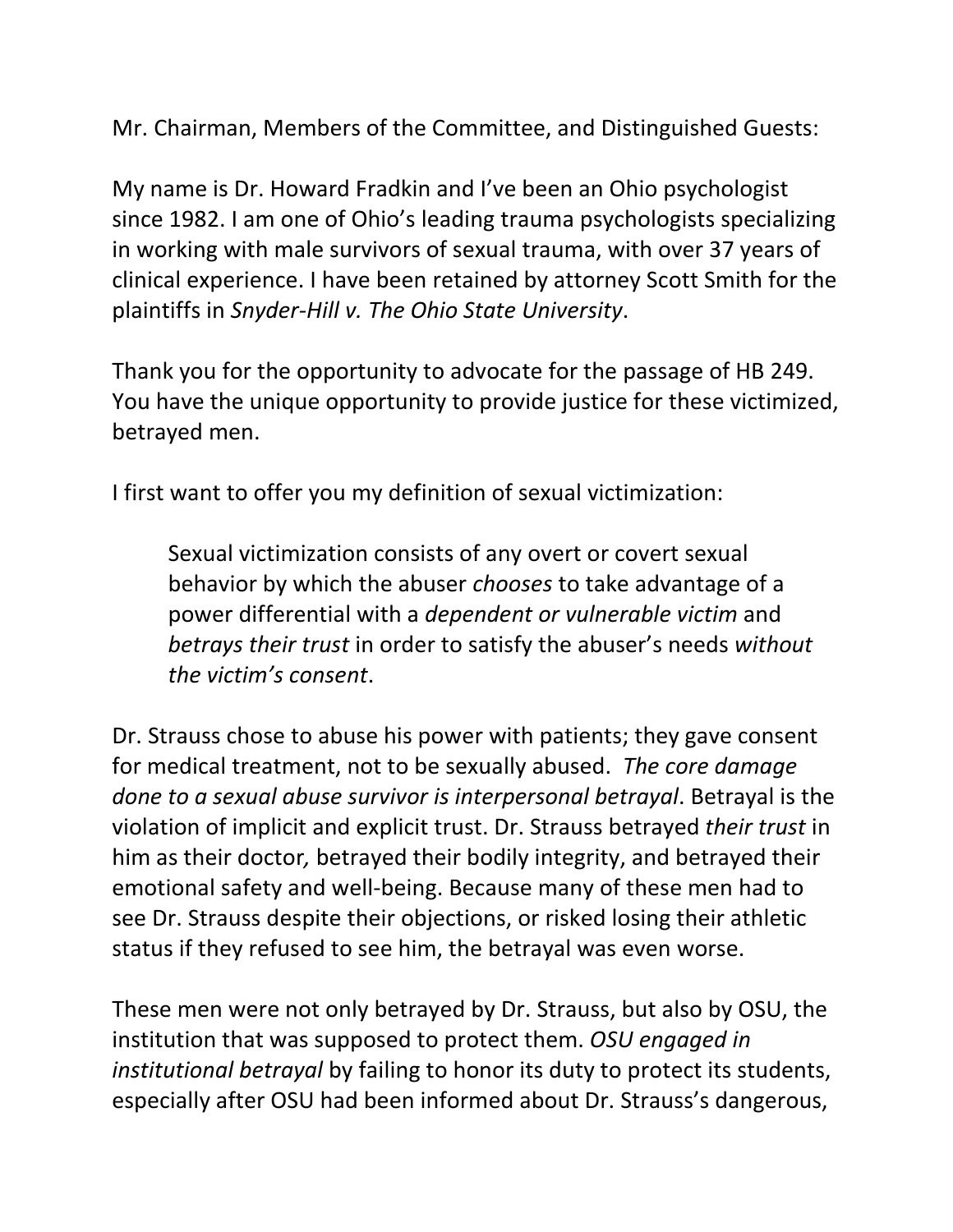unethical behavior in his first year of employment, and repeatedly after that. The effects of this institutional betrayal compounded the interpersonal betrayal on these men.

Dr. Strauss engaged in both overt sexually abusive acts, including rape, and covert acts, including inappropriate touching of a victim's genitals or body and making sexual comments.

There have been at least six major studies about the impact of sexual abuse in a patient-physician relationship. The 1991 Ontario Task Force on Sexual Abuse of Patients, after reviewing 303 reports in North America, concluded*:*

"Due to the nature of power the physician brings to the doctorpatient relationship, there are NO circumstances-NONE-in which sexual activity between a physician and a patient is acceptable. Sexual activity between a patient and a doctor ALWAYS represents sexual abuse."

Further, they found that *only 1 in 10* victims is able to come forward because they were *convinced that their accounts would not be believed*.

Every one of these studies found physician-patient sexual abuse causes serious and considerable harm, even with one episode of abuse.

Many victims of doctor-patient abuse experience significant confusion about the doctor's sexual behavior: Victims often struggle, wondering if this was a legitimate part of the exam. Because they've been raised to trust doctors, when they experienced discomfort during an exam, they often struggle with trusting their gut that something was wrong. They may also have feared that they were somehow at fault. When OSU students found the courage to speak up about their discomfort, they were made fun of, dismissed and/or discounted.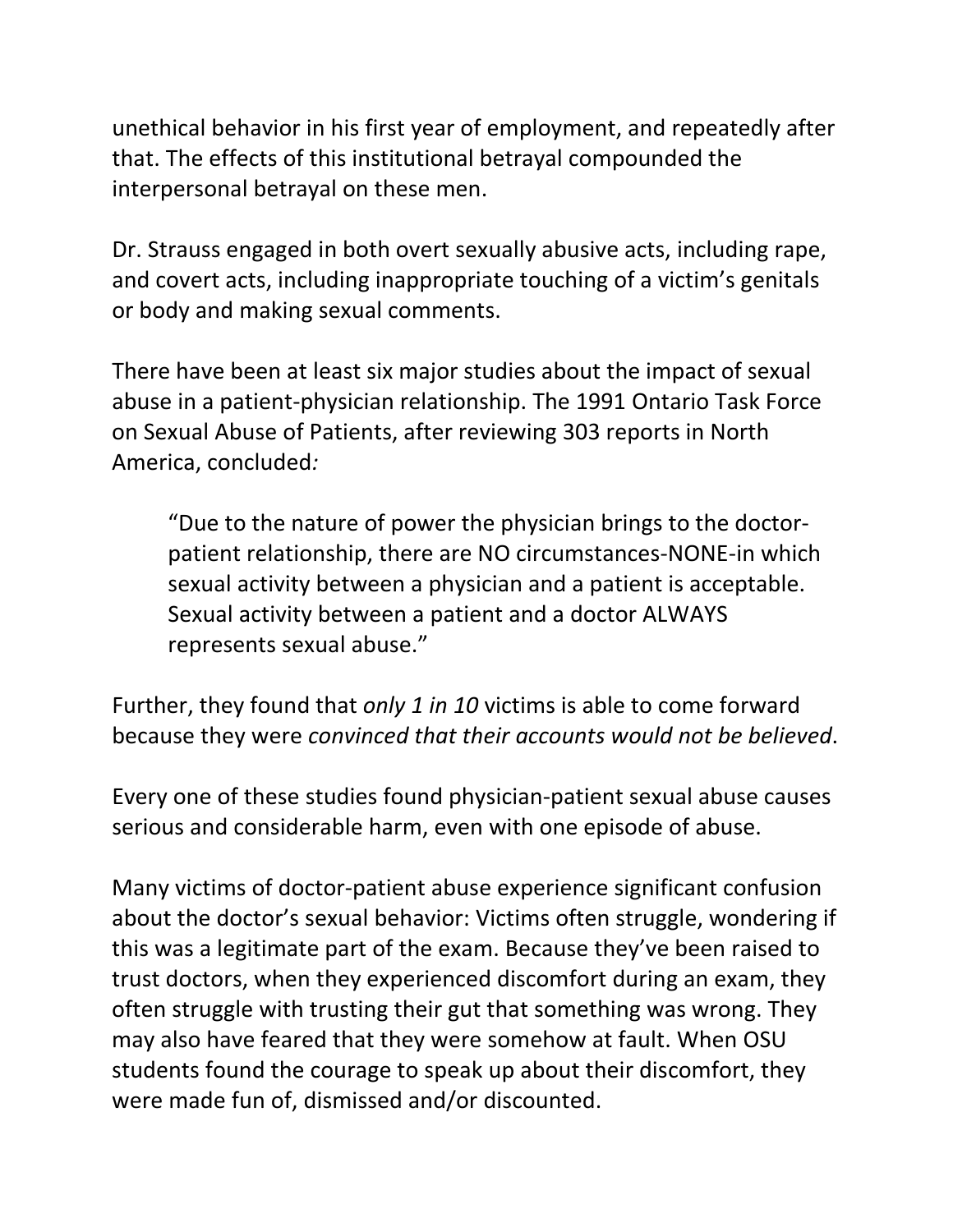With a high degree of psychological certainty, based on my review of the literature and available legal documents, I offer these conclusions:

- A. It is unquestionable that Dr. Strauss violated *every* basic tenet of ethical medical practice by choosing these abusive behaviors.
- B. It is highly likely most of Dr. Strauss's victims faced very significant barriers in coming forward to report the abuse done to them. Research has found it takes male survivors on average 20 years after their abuse to report it, if ever.
- C. It is highly likely most of the victims-whether abused once or many times- suffered significantly, including struggling with significant mental health problems of depression, anxiety, and symptoms of Post-Traumatic Stress Syndrome.
- D. It is highly likely many of the victims are experiencing impaired functioning in many areas, including physically, emotionally, professionally, economically, and in intimate relationships.
- E. It is highly likely many of the victims have adopted negative coping mechanisms to deal with the adverse effects of the abuse, including denial; self-blame; isolation; distrust of authorities and health-care professionals, leading to avoidance of seeking medical attention; shutting down emotionally; and numbing behaviors, including all forms of compulsive behaviors and suicidality.
- F. It is highly likely all of the victims experienced retraumatization because of the manner in which The Ohio State University has dealt with this case.
- G. It is highly likely the traumatic after-effects are likely to continue for some period of time.
- H. Many of the victims will be hesitant to seek out help even while suffering.
- I. It seems highly likely that there are many more victims.